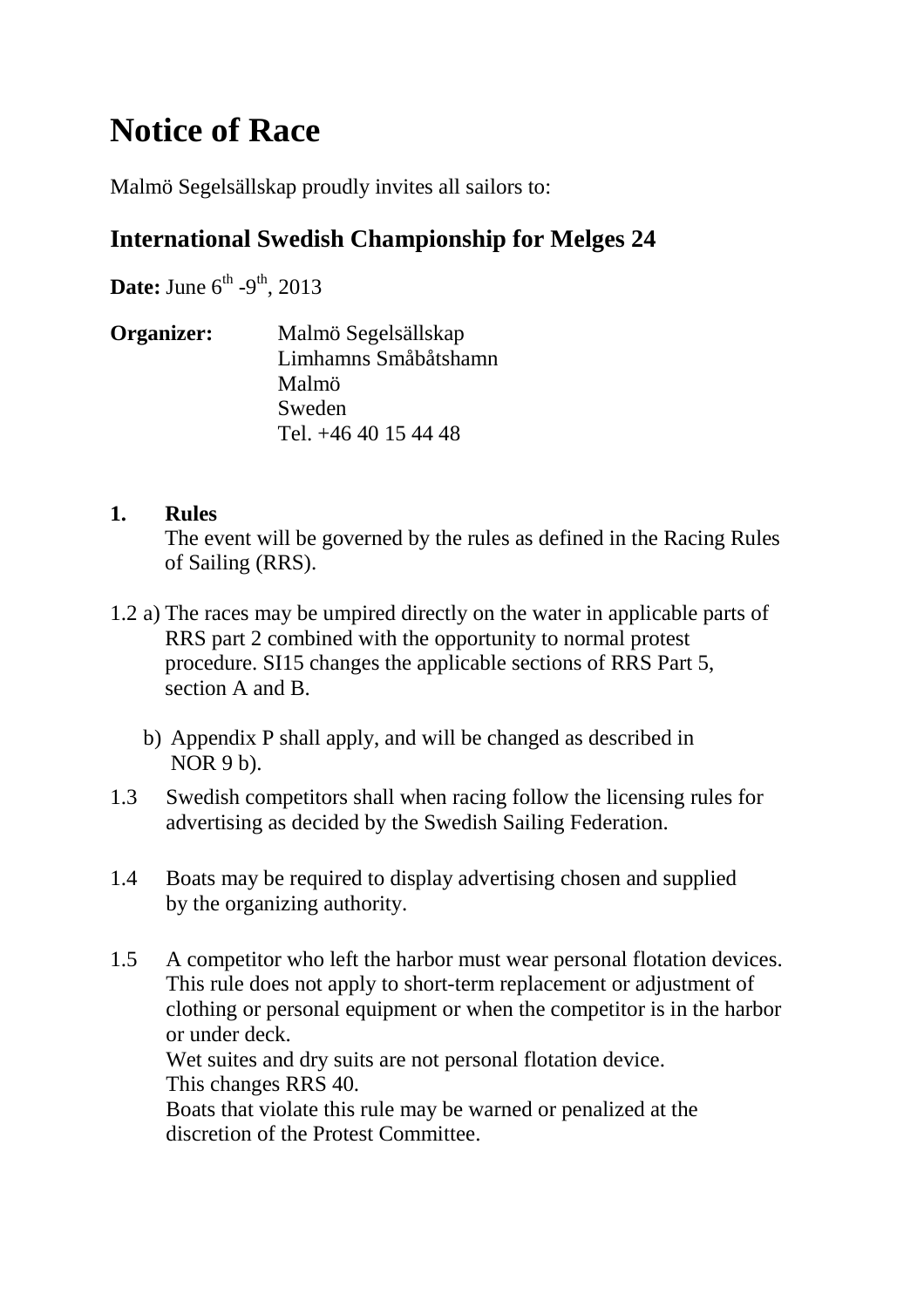## **2. Eligibility requirements**

- 2.1 To be entitled to participate in Riksidrottsförbundets (RF´s) Championships each competitor must comply with ISAF Regulation 19. In order to obtain the title Swedish Champion (SM) the competitor must be a Swedish citizen or has resided in Sweden for at least six months the past twelve months before the competition starts. At championships with several crew members a majority of the crew more than (50%) shall meet the rule regarding the title Swedish Champion. If so the entire crew will receive the title. Championship Signs and Championship Titles may only be awarded if at least six boats from at least two different Swedish clubs and two Swedish districts have crossed the finish in any race in the championship.
- *2.2* Each participating boat shall be insured with valid third party liability insurance.
- 2.3 Competitors participate in the regatta entirely at their own risk. See RRS 4, Decision to Race. The organizing authority will not accept any liability for material damage or personal injury or death sustained in conjunction with or prior to, during, or after the regatta.

## **3. Entries**

- 3.1 Advance entry shall be made no later than May  $24^{\text{th}}$ , 2013 by e-mail: mss@mss.m.se
- 3.2 The entry shall include the following: Skipper`s name Boat number/nationality Skipper's e-mail adress and mobile number Crewlist with name, nationality and club for each crew member
- 3.3 The entry fee is 1.500:- SEK for entries up to May 24. The entry fee for late entries is 1.800:- SEK. The entry fee is non-refundable. The regatta dinner at Saturday evening cost 300:- SEK /person and has to be paid together with the entry fee.

#### **Payments shall be made to:**  Bank: Swedbank, BIC/SWIFT: SWEDSESS IBAN: SE 94 8000 0008 2149 3409 2700 Payments within Sweden can alternatively be made to Bg: 990-7957.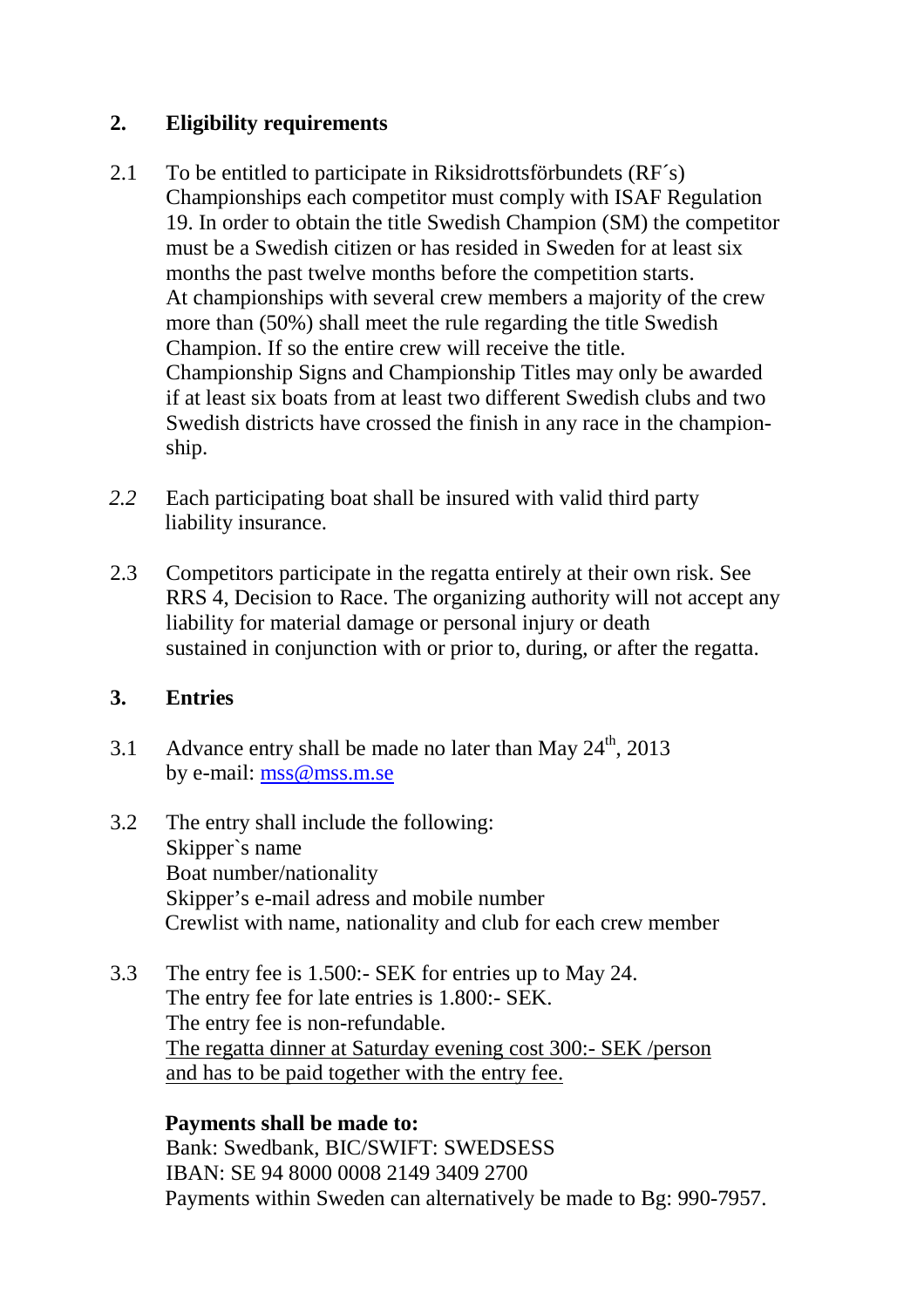## **4. Registration and measurement checks**

- 4.1 Registration shall be made at the Race Office no later than June  $8<sup>th</sup>$ at.09.00.
- 4.2 Measurement certificate shall be presented prior to racing.
- 4.3 Boats, sails and equipment as well as the crew weight will be checked.

## **5. Sailing instructions**

5.1 The sailing instructions will be handed out upon competition of the registration.

## **6. Time schedule**

| 6.1 Thursday June $6^{th}$<br>$15.00 - 17.00$ Launching.<br>18:00 | Start of first Tune-up race. |
|-------------------------------------------------------------------|------------------------------|
| $62$ Friday June $7th$                                            |                              |

| $J \cdot \mathcal{L}$ | Thuay Julie /   |                                  |
|-----------------------|-----------------|----------------------------------|
|                       | $08.00 - 15.00$ | Launching.                       |
|                       | $10.00 - 15.00$ | Registration at MSS Race Office. |
|                       |                 | Measurement & Safety inspection. |
|                       | 16:00           | Start of second Tune-up race.    |
|                       | 19:00           | Opening ceremony.                |

| 6.3 | Saturday June 8 <sup>th</sup> |                                    |
|-----|-------------------------------|------------------------------------|
|     | 09.30                         | Skippers meeting.                  |
|     | 11:00                         | Warning signal for the first race. |
|     | 19:00                         | Regatta dinner.                    |

6.4 Sunday June 9<sup>th</sup> 10:00 Warning signal for the day's first race. No warning signal after 15.00 on Sunday.

16.30 (approx.) Prize giving ceremonies.

Haul-out will take place immeditely after the races. Boats from countries the furthest away will be prioritized in the queue.

6.5 Seven (7) or more races at about 1 hour each are planned.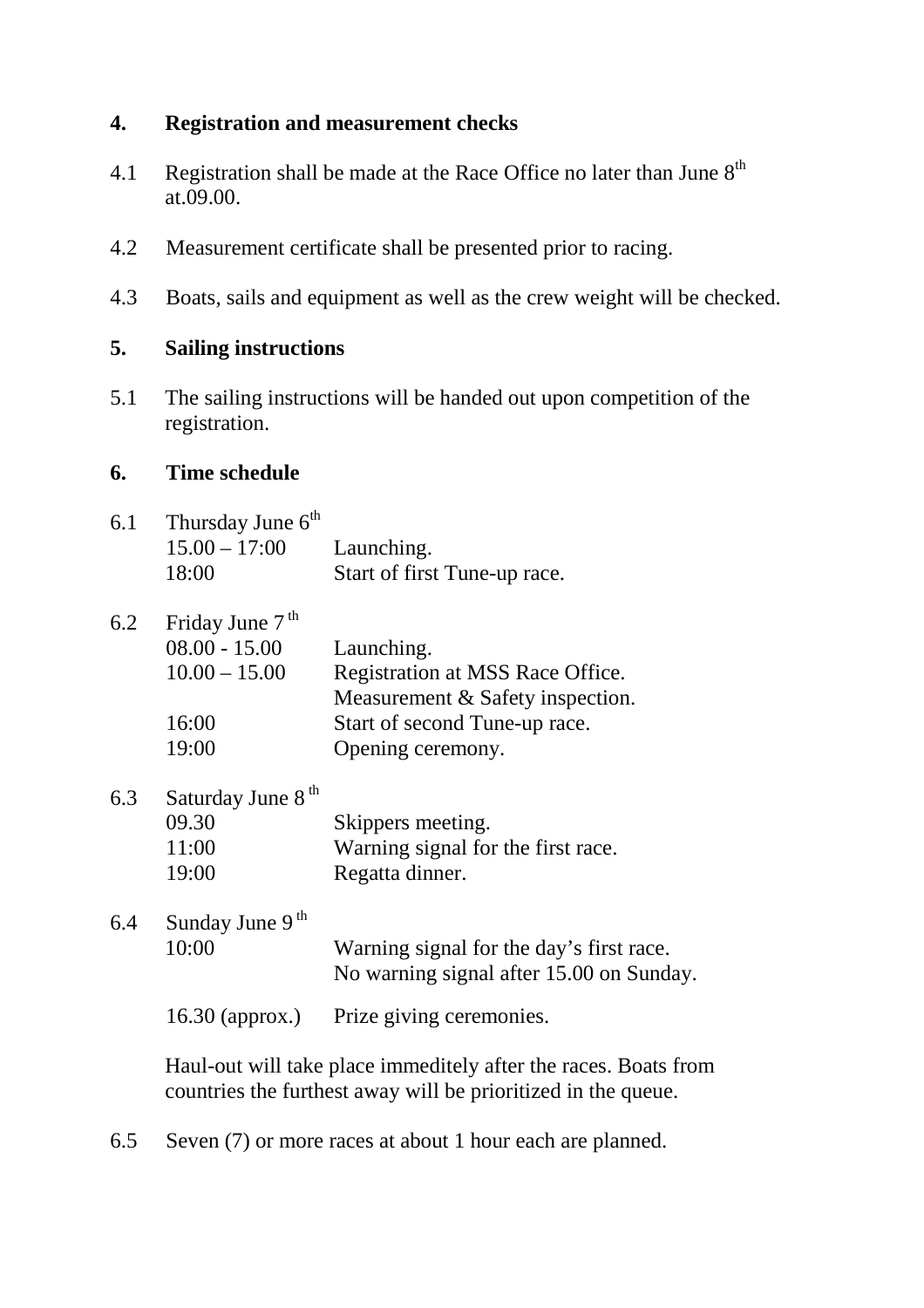#### **7. Racing area**

The race area will be in Öresund close to the Limhamn/Malmö area.

#### **8. The course**

The course will be a windward-leeward course.

#### **9. Protests and penalty systems**

- a) Rule 44.1 is changed so that the Two-Turns Penalty is replaced by the One-Turn Penalty. This changes rule 44.1.
- b) Appendix P shall apply. Rule P2.3 will not apply and rule P2.2 is changed so that it will apply to any penalty after the first one. This changes rule appendix P.

#### **10. Scoring**

- 10.1 The low point scoring system of RRS App A will apply, modified so that when three or fewer races have been completed a boat´s series score will be the total of her race scores. This changes A2.
- 10.2 Three (3) races are required to be completed to constitute a championship.

#### **11. Prizes**

- 11.1 RF`s championship signs are awarded in accordance with the Swedish Sailing Federation Racing Regulations 1.20 for individual Swedish Champion and the club of the crew and in miniature for the crew or team members. If crew members are from different clubs the club will not be awarded any sign. The signs are made of gilded bronze.The second and third best placed sailors/crew meeting the requirements of the Swedish Sailing Racing Regulations 1.20 will be awarded RF signs in silver and bronze.
- 12.2 Additional Prizes may be given at the discretion of the OA for every fifth participant in the Championship.

| Date:         | <b>Chairman of the Race Committee</b> |
|---------------|---------------------------------------|
| March 8, 2013 | <b>Christer Frennert</b>              |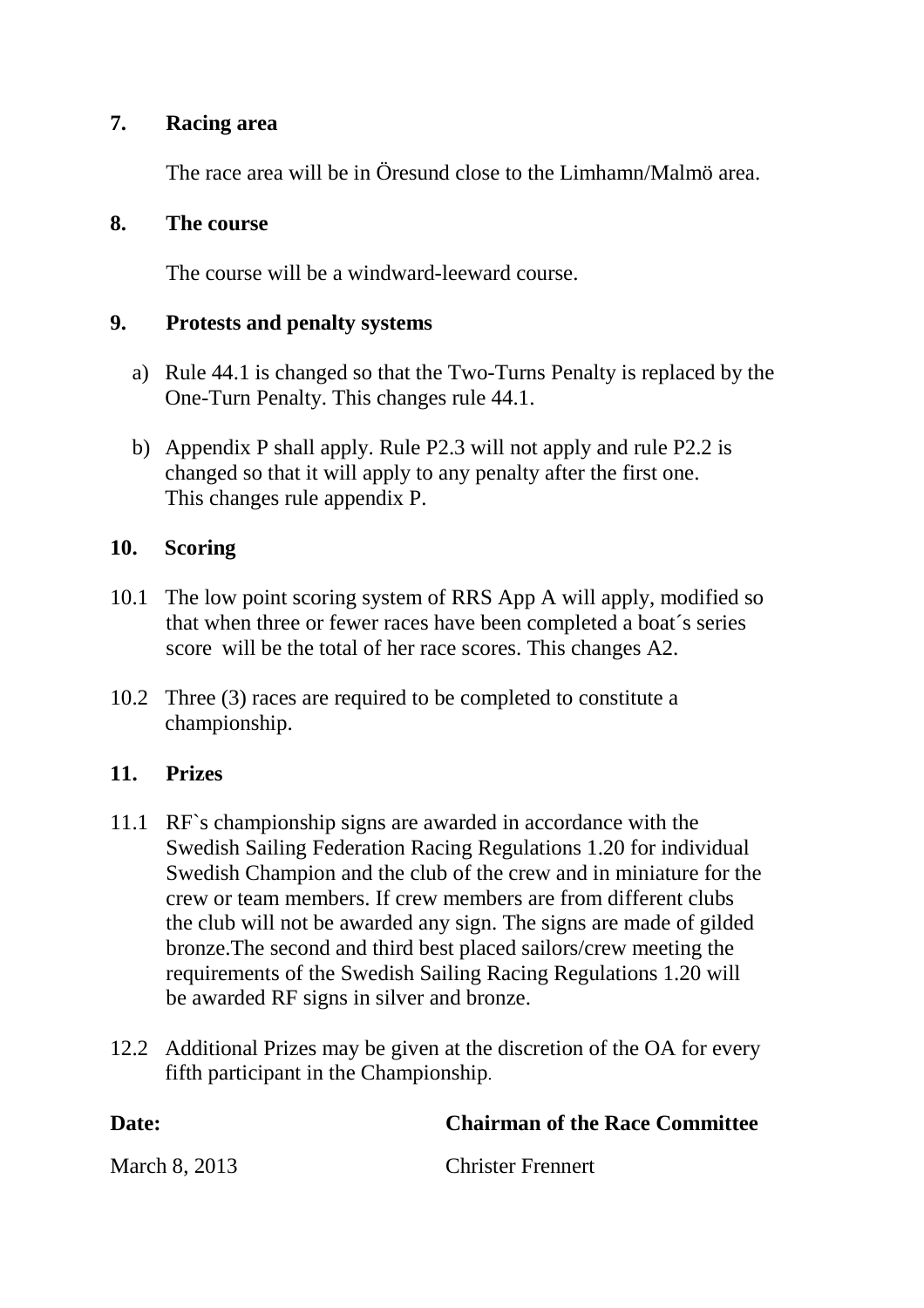## **Attachment to notice of race.**

## **Accomodation**

All participants are encouraged to stay at Hotel Park Inn (www.parkinn.se/hotel-malmo) in Västra Hamnen in Malmö where we have received a significantly discounted price. The evening events will be in the near area. A double room cost 795 SEK incl VAT per night. It is possible to get an extra bed too. The package includes a double room, a special sailor's breakfast, possibility to make your own lunch pack, wifi and a separate drying room for wet clothes. There is a car parking under the hotel.

You will receive the discount code when the registration fee has been paid. The code is to be used in the online booking system.

Please book as soon as possible to ensure that you get a room and that the hotel is not filled with non-sailors. It will be great fun to see all participants already at breakfast!

## **Regatta Dinner**

All are cordially invited to a fine regatta dinner at the Town Hall on Saturday night starting at 19:00. It will be a perfect opportunity to get to know all the other crews. With this dinner MSS wants to show its support of the Class and hope the Class will grow even stronger in the northern Europe. Book tickets for all the crew, family and sponsors in connection with the entry registration.

## **Harbor facilities**

In close connection to the mooring area you will find:

- o Parking for cars, trailers and caravans.
- o Grillroom
- o Restaurant
- o Sailmaker
- o Store for yacht equipment
- o Repairing possibilities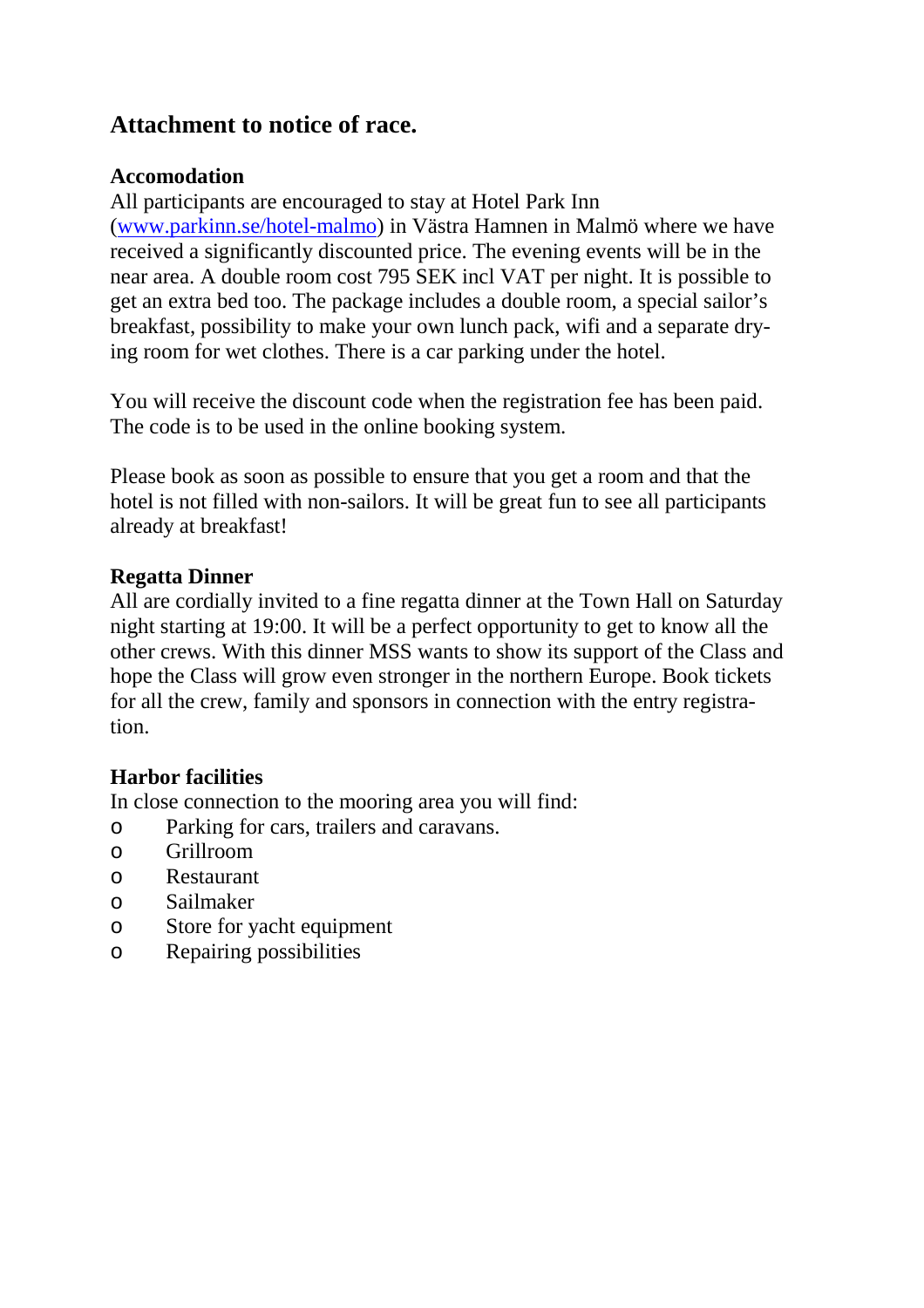### **Address of the Harbor**